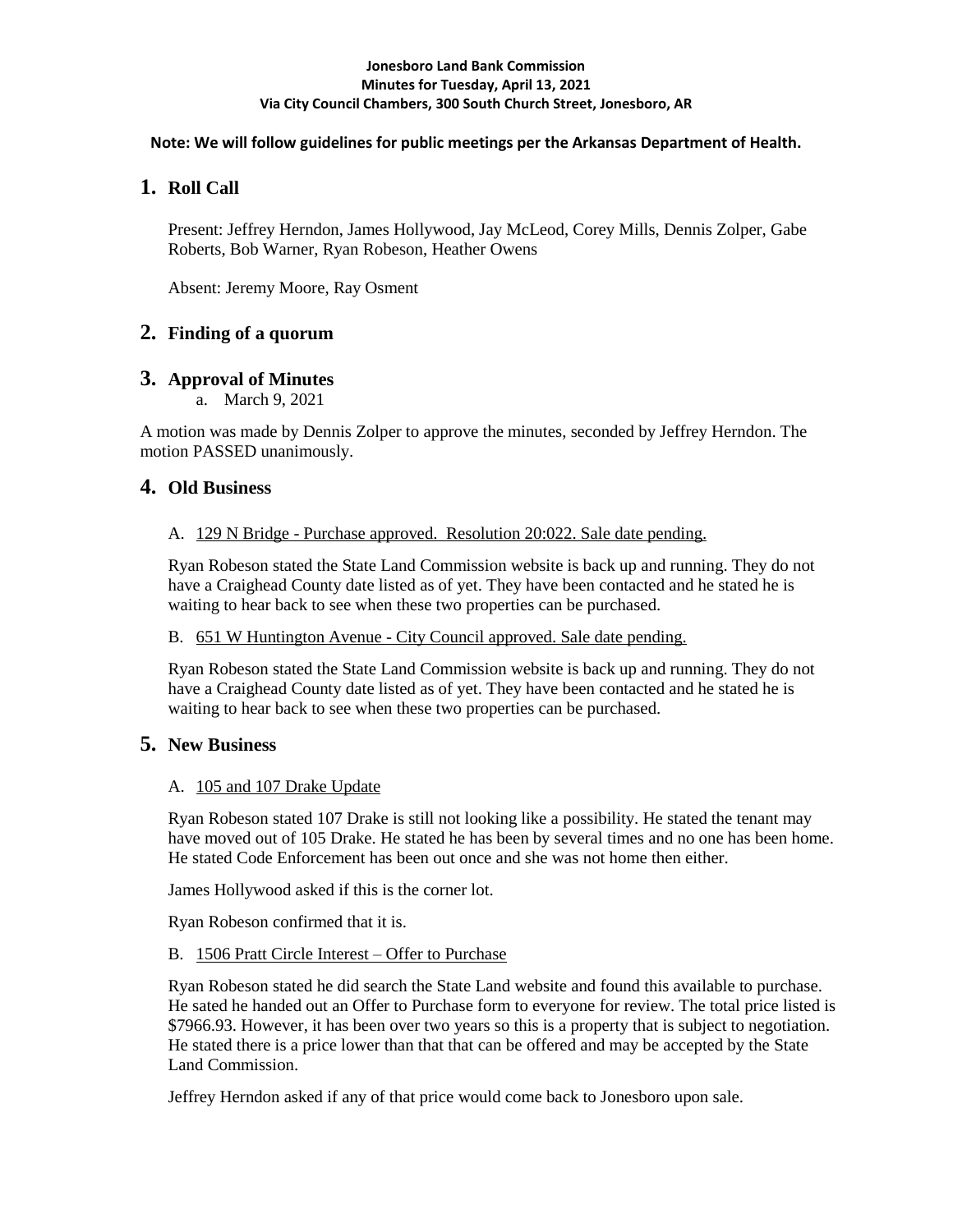#### **Jonesboro Land Bank Commission Minutes for Tuesday, April 13, 2021 Via City Council Chambers, 300 South Church Street, Jonesboro, AR**

#### **Note: We will follow guidelines for public meetings per the Arkansas Department of Health.**

Ryan Robeson stated he did not believe so.

Bob Warner stated the fees are state and county.

Ryan Robeson stated the state fee is \$157.80 and the county fee is \$5,685.01.

Dennis Zolper stated he does not think it is a bad idea to try to purchase the property at a negotiated rate. He asked what the ceiling would be in this particular case. He stated they need to make a decision on this before they talk about purchasing the property. He asked Jeffrey Herndon for his opinion.

Jeffrey Herndon stated seven, almost eight thousand is too much. He stated there is some comeback in the area. He stated he has heard before that any lot in Jonesboro would have a \$5,000 value to it. He stated he does not know how true that is, but it was stated at a prior meeting.

James Hollywood stated it is 0.54 acres with a \$9,000 land value.

Bob Warner stated let us just say we did purchase this. He asked what the Commission saw as a way forward with this property.

Dennis Zolper stated the only way he sees this as an advantage is if we can flip it. Buy it for \$3,000 to \$4,000 and flip it for \$5,000 or \$6,000 to a developer or contractor that wants to put up a single family house.

Jay McLeod asked what the zoning is.

Dennis Zolper stated it is residential and there are no liens on the property based on the Land Commissioner's Offer to Purchase.

Bob Warner stated in the past, they gave a maximum amount to offer and allowed to negotiate lower if they could.

James Hollywood stated he would recommend to negotiate lower. The neighboring properties have around a \$5,000 value.

Dennis Zolper stated they could cap it at \$4,000 and see what Ryan Robeson can do with that. If it has been over two years and they have not gotten a bid, it is not a piece of property that is a hot item.

Bob Warner asked for a motion.

A motion was made by James Hollywood to pursue the purchase of 1506 Pratt Circle and provide up to \$4,000 authority for this purchase, seconded by Dennis Zolper, that this matter be Approved. The motion PASSED with the following vote:

Aye: 6 – Jeffrey Herndon, James Hollywood, Jay McLeod, Corey Mills, Dennis Zolper, and Gabe Roberts

Nay: 0